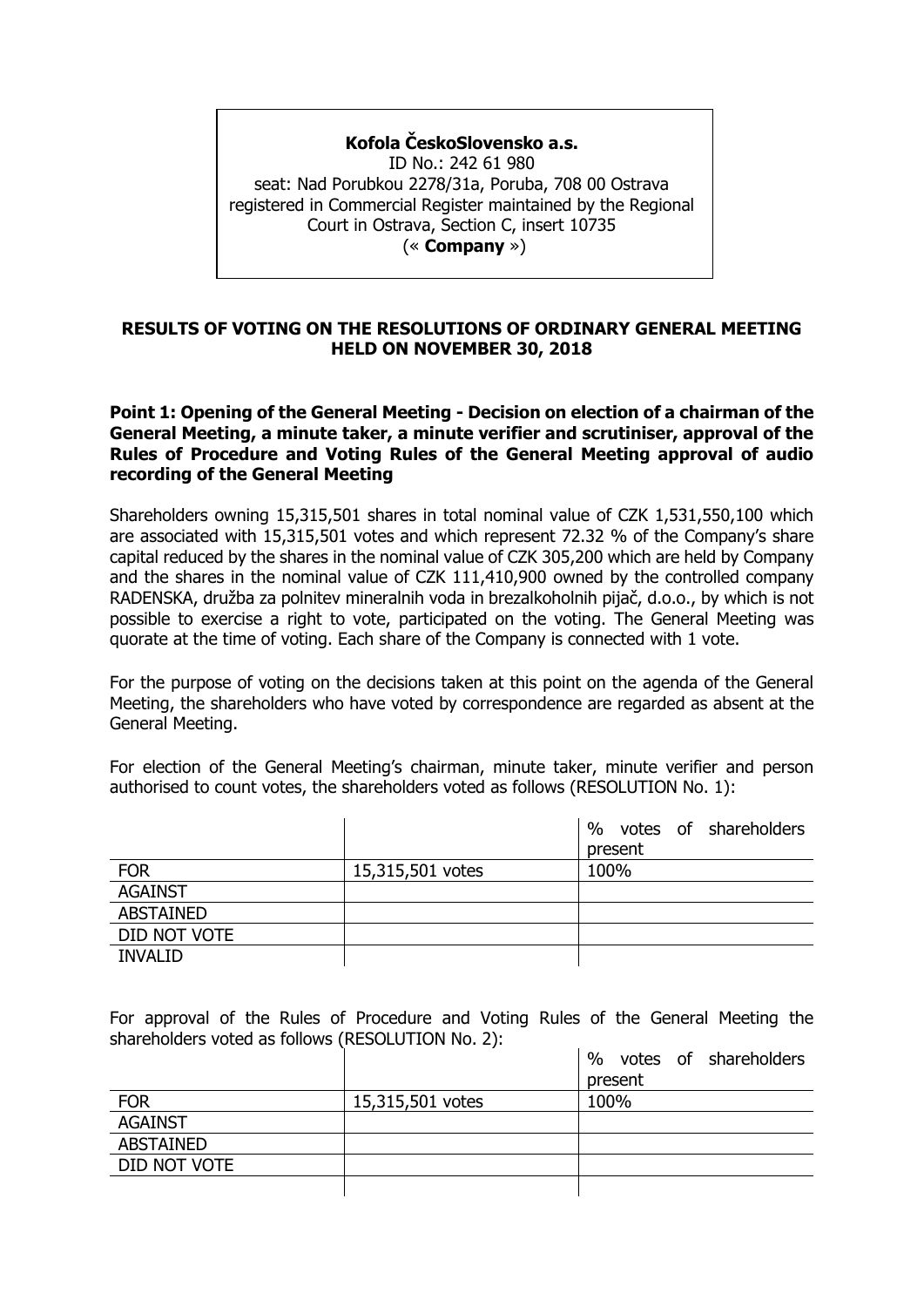For approval of audio recording of the General Meeting the shareholders voted as follows (RESOLUTION No. 3):

|                  |                  | $\%$<br>votes of shareholders |
|------------------|------------------|-------------------------------|
|                  |                  | present                       |
| <b>FOR</b>       | 15,315,501 votes | 100%                          |
| <b>AGAINST</b>   |                  |                               |
| <b>ABSTAINED</b> |                  |                               |
| DID NOT VOTE     |                  |                               |
|                  |                  |                               |

#### **Point No.2: Decision on amendment to the Articles of Association of the Company**

Shareholders owning 15,317,848 shares in total nominal value of CZK 1,531,784,800 which are associated with 15,317,848 votes and which represent 72.33% of the Company's share capital reduced by the shares in the nominal value of CZK 305,200 which are held by Company and the shares in the nominal value of CZK 111,410,900 owned by the controlled company RADENSKA, družba za polnitev mineralnih voda in brezalkoholnih pijač, d.o.o., by which is not possible to exercise a right to vote, participated on the voting. The General Meeting was quorate at the time of voting. Each share of the Company is connected with 1 vote.

For the decision on amendment to the Articles of Association of the Company Meeting the shareholders voted as follows (RESOLUTION No. 4):

|                  |                  | $\%$<br>votes of shareholders |
|------------------|------------------|-------------------------------|
|                  |                  | present                       |
| <b>FOR</b>       | 15,159,204 votes | 98.96 %                       |
| <b>AGAINST</b>   | 158.644 votes    | 1.04%                         |
| <b>ABSTAINED</b> |                  |                               |
| DID NOT VOTE     |                  |                               |
|                  |                  |                               |

#### **Point No. 3: Decision on appointment of a member of the Supervisory Board of the Company**

Shareholders owning 15,317,848 shares in total nominal value of CZK 1,531,784,800 which are associated with 15,317,848 votes and which represent 72.33% of the Company's share capital reduced by the shares in the nominal value of CZK 305,200 which are held by Company and the shares in the nominal value of CZK 111,410,900 owned by the controlled company RADENSKA, družba za polnitev mineralnih voda in brezalkoholnih pijač, d.o.o., by which is not possible to exercise a right to vote, participated on the voting. The General Meeting was quorate at the time of voting. Each share of the Company is connected with 1 vote.

For decision on the appointment of Mr. Tomáš Jendřejek as a member of the Supervisory Board of the Company the shareholders voted as follows (RESOLUTION No. 5):

|                  |                  | votes of shareholders<br>$\%$ |
|------------------|------------------|-------------------------------|
|                  |                  | present                       |
| <b>FOR</b>       | 15,160,738 votes | 98.97%                        |
| <b>AGAINST</b>   | 157,110 votes    | 1.03%                         |
| <b>ABSTAINED</b> |                  |                               |
| DID NOT VOTE     |                  |                               |
|                  |                  |                               |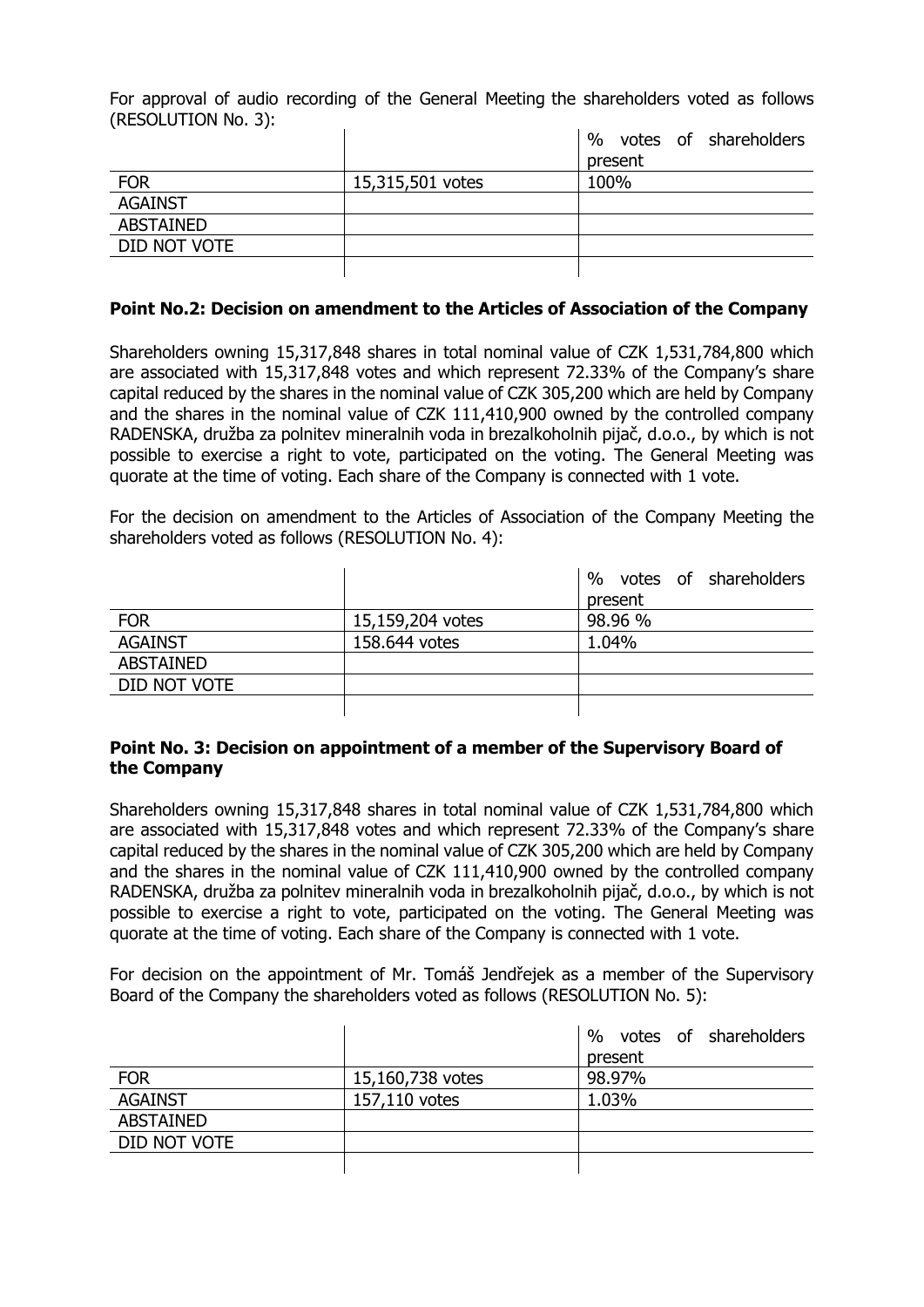# **Point No. 4: Decision on appointment of members of the Audit Committee of the Company**

Shareholders owning 15,317,848 shares in total nominal value of CZK 1,531,784,800 which are associated with 15,317,848 votes and which represent 72.33 % of the Company's share capital reduced by the shares in the nominal value of CZK 305,200 which are held by Company and the shares in the nominal value of CZK 111,410,900 owned by the controlled company RADENSKA, družba za polnitev mineralnih voda in brezalkoholnih pijač, d.o.o., by which is not possible to exercise a right to vote, participated on the voting. The General Meeting was quorate at the time of voting. Each share of the Company is connected with 1 vote.

For the decision on the appointment of Ms. Lenka Frostová and Ms. Zuzana Prokopcová as the members of the Audit Committee of the Company the shareholders voted as follows (RESOLUTION No. 6):

|                |                  | votes of shareholders<br>% |
|----------------|------------------|----------------------------|
|                |                  | present                    |
| <b>FOR</b>     | 15,316,314 votes | 99.99%                     |
| <b>AGAINST</b> |                  |                            |
| ABSTAINED      | $1,534$ votes    | 0.01%                      |
| DID NOT VOTE   |                  |                            |
|                |                  |                            |

## **Point No. 5: Approval of the Service agreement for a member of the Supervisory Board of the Company**

Shareholders owning 15,315,501 shares in total nominal value of CZK 1,531,550,100 which are associated with 15,315,501 votes and which represent 72.32% of the Company's share capital reduced by the shares in the nominal value of CZK 305,200 which are held by Company and the shares in the nominal value of CZK 111,410,900 owned by the controlled company RADENSKA, družba za polnitev mineralnih voda in brezalkoholnih pijač, d.o.o., by which is not possible to exercise a right to vote, participated on the voting. The General Meeting was quorate at the time of voting. Each share of the Company is connected with 1 vote.

For the purpose of voting on the decisions taken at this point on the agenda of the General Meeting, the shareholders who have voted by correspondence are regarded as absent at the General Meeting.

For the approval of the Service agreement that will be entered into with the members of the Supervisory Board of the Company the shareholders voted as follows (RESOLUTION No. 7):

|                  |                  | %<br>votes of shareholders |
|------------------|------------------|----------------------------|
|                  |                  | present                    |
| <b>FOR</b>       | 15,159,204 votes | 98.98 %                    |
| <b>AGAINST</b>   | 152,861 votes    | 1%                         |
| <b>ABSTAINED</b> | 3,436 votes      | 0.02%                      |
| DID NOT VOTE     |                  |                            |
|                  |                  |                            |

## **Point No. 6: Approval of the remuneration for a member of the Supervisory Board of the Company**